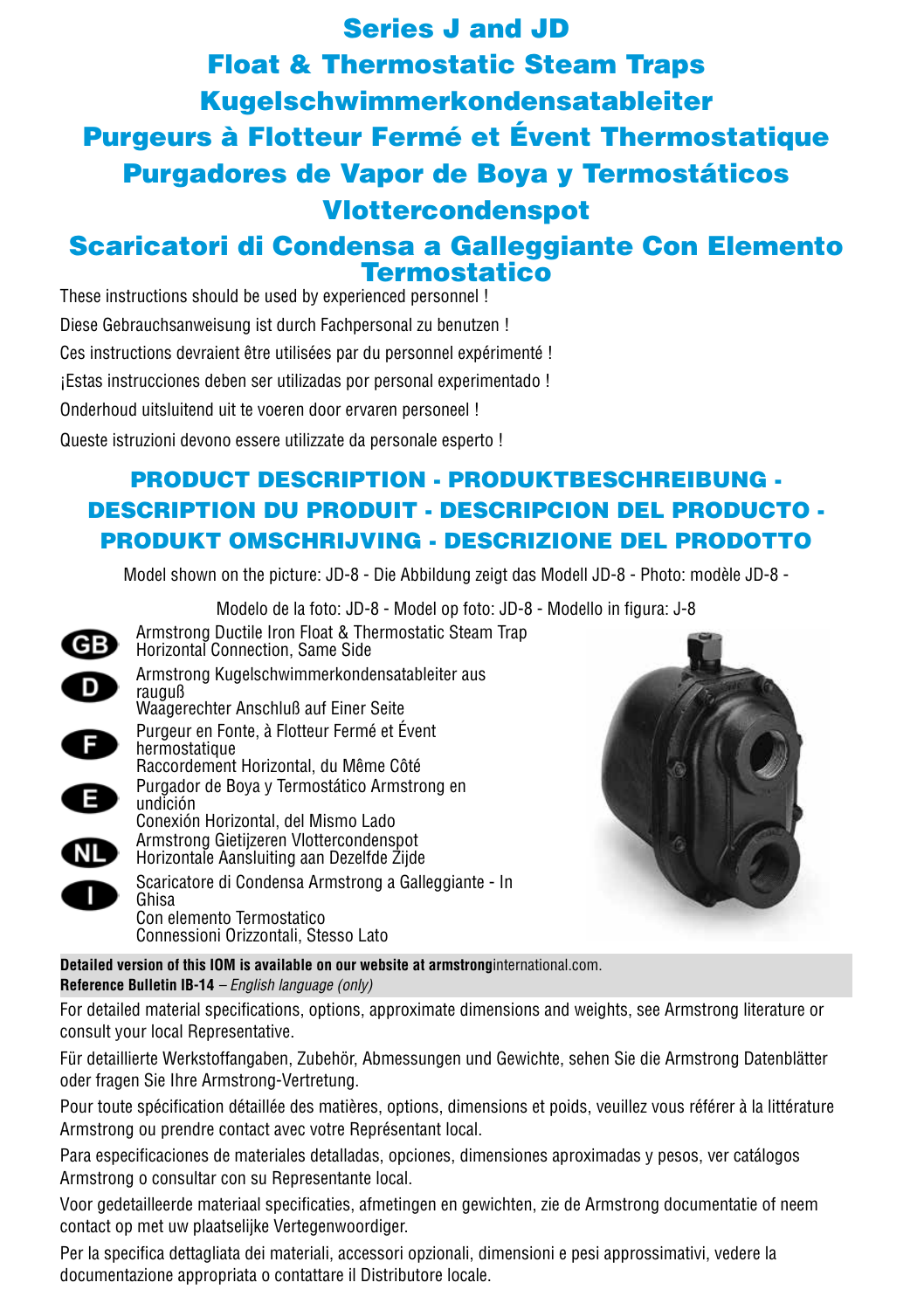### INSTALLATION - INSTALLATIONSANWEISUNG - INSTALLATION INSTALACION - INSTALLATIE - INSTALLAZIONE

Model shown on the drawing: J-8 - Die Zeichnung zeigt das Modell J-8 - Schéma: modèle J-8 Modelo mostrado en el dibujo: J-8 - Model op tekening: J-8 - Modello in figura: J-8 Possible connections: screwed or flanged - Mögliche Anschlußarten: Muffengewinde, Flansche Raccordements possibles: taraudé ou à brides - Conexiones posibles: roscada o bridada Mogelijke aansluiting: Draad of flens - Connessioni disponibili: filettate o flangiate



## START-UP PROCEDURE - INBETRIEBNAHME - PROCEDURE DE DEMARRAGE - PROCEDIMIENTO DE PUESTA EN MARCHA - OPSTARTPROCEDURE - PROCEDURA D'AVVIAMENTO

For detailed hookups and adapted start-up and shut-down procedures, see Armstrong literature or consult your local Representative.

Für detaillierte Informationen über Installation, Inbetriebnahme und Außerbetriebnahme sehen Sie die Armstrong Datenblätter oder fragen Sie Ihre Armstrong-Vertretung.

Pour plus de détails à propos des procédures de démarrage et d'arrêt, ainsi que pour l'installation, veuillez vous référer à la littérature Armstrong ou prendre contact avec votre Représentant local.

Para posibilidades de conexionado y procedimientos de parada y puesta en marcha, ver catálogos Armstrong o consultar con su Representante local.

Voor gedetailleerde montage en installatie instructies zie het betreffende Armstrong documentatieblad of neem contact op met uw plaatselijke Vertegenwoordiger.

Per procedure dettagliate di collegamento, d'avviamento e di fermata, vedere la documentazione Armstrong o consultare il Distributore locale.







## SHUT-DOWN PROCEDURE - AUSSERBETRIEBNAHME - PROCEDURE D'ARRET - PROCEDIMIENTO DE PARADA - UIT BEDRIJFNAME - PROCEDURA DI FERMATA

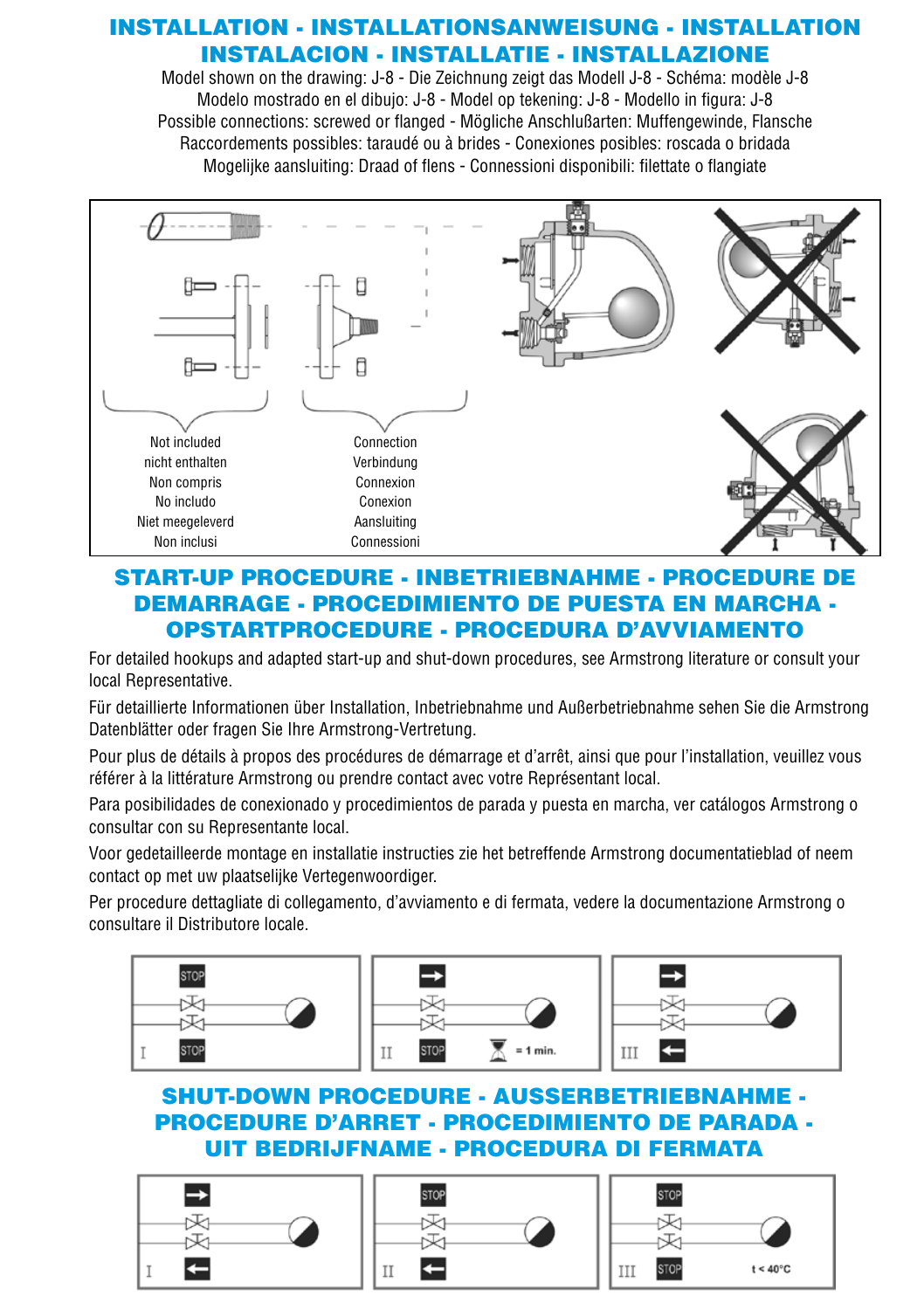### MAINTENANCE - WARTUNG - MAINTENANCE MANTENIMIENTO - ONDERHOUD - MANUTENZIONE

For troubleshooting, testing methods, frequency of maintenance and detailed spare parts list, see Armstrong literature or consult your local Representative.

Für detaillierte Informationen über Fehlersuche, Testmethoden, Wartungsintervallen und Ersatzteillisten fragen Sie Ihre Armstrong-Vertretung.

Pour le dépannage, les méthodes de test, la fréquence d'entretien et la liste détaillée des pièces de rechange, veuillez vous référer à la littérature Armstrong ou prendre contact avec votre Représentant local.

Para detección de posibles averías, métodos de test, frecuencia de mantenimiento y lista detallada de repuestos, ver catálogos Armstrong o consultar con su Representante local.

Voor het oplossen van problemen, test methodes, onderhoud en gedetailleerde onderdelenlijsten, zie de Armstrong documentatie of neem contact op met uw plaatselijke Vertegenwoordiger.

Per la soluzione di eventuali problemi, metodi di prova funzionalità, frequenza di manutenzione e dettaglio della lista ricambi, vedere la documentazione Armstrong o consultare il Distributore locale.



Equipement under pressure - Operating temperature > 100°C - Make sure trap is cold before handling !

Armatur steht unter Druck - Arbeitstemperatur > 100°C - Stellen sie sicher, dass die Armatur kalt und drucklos ist, bevor an dieser gearbeitet wird !

Equipement sous pression - Température en fonctionnement > 100°C - Laisser le purgeur refroidir avant toute manipulation !

Equipo bajo presión - Temperatura de trabajo > 100°C - ¡Asegúrese de que el purgador esté frío antes de manipularlo !

Toestel onder druk - Werktemperatuur > 100°C - Condenspot moet afgekoeld zijn alvorens eraan te werken !

Apparecchiatura in pressione - Temperatura operativa > 100°C - Assicurarsi che lo scaricatore sia freddo prima d'intervenire !

Model shown on the drawing: J-8 Die Zeichnung zeigt das Modell J-8 Schéma: modèle J-8



Modelo mostrado en el dibujo: J-8 Model op tekening: J-8 Modello in figura: J-8

# MECHANISM ADJUSTMENT - AUSRICHTEN DES MECHANISMUS - AJUSTEMENT DU MECANISME AJUSTE DEL MECANISMO - KLEP MECHANISME - REGOLAZIONE DEL MECCANISMO